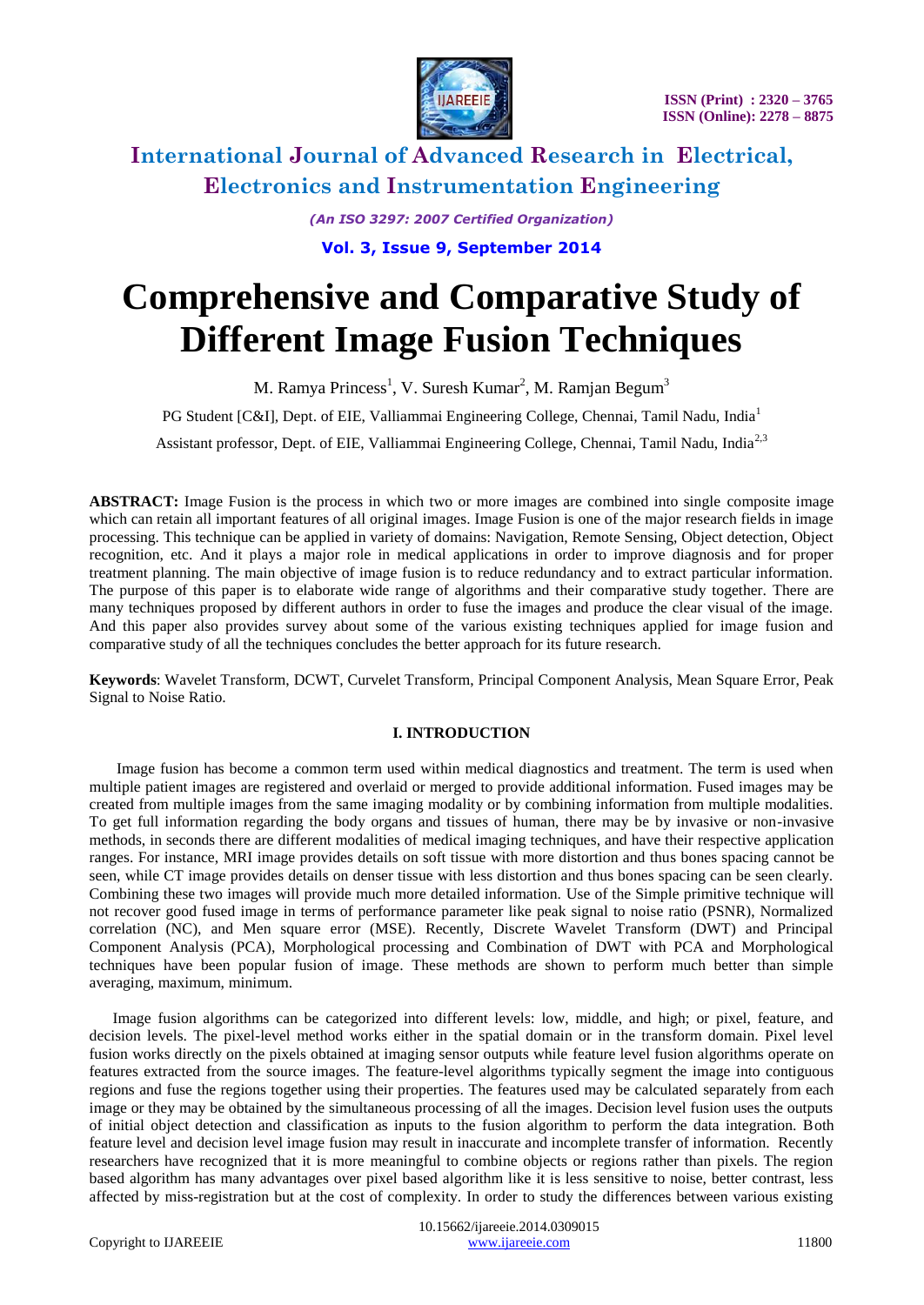

*(An ISO 3297: 2007 Certified Organization)*

# **Vol. 3, Issue 9, September 2014**

techniques comprehensive and comparative study is required. This report is organized as follows: Section II presents brief description of image Fusion techniques, Section III gives Performance Measures parameter of Fusion techniques , Section IV presents performance comparison of those techniques and finally, conclusion is presented in Section V.

#### **II. IMAGE FUSION TECHNIQUES**

 Image fusion techniques can enhance a digital image without spoiling it. The enhancement methods are of two types; namely spatial domain methods and frequency domain methods. In spatial domain techniques, we directly deal with the image pixels. The pixel values are manipulated to achieve desired enhancement. The fusion methods, such as averaging, the Brovey method, principle component analysis (PCA), and IHS based methods fall under the spatial domain approaches. In frequency domain methods, the image is first transferred in to frequency domain. It means that, the Fourier Transform of the image is computed first. All the enhancement operations are performed on the Fourier transform of the image and then the Inverse Fourier transform is performed to get the resultant image. These enhancement operations are performed in order to modify the image brightness, contrast or the distribution of the grey levels. As a consequence the pixel value (intensities) of the output image will be modified according to the transformation function applied on the input values. Pyramid Fusion Algorithm is a fusion method in the transform domain. Another important spatial domain fusion method is the high pass filtering based technique. The disadvantage of spatial domain approaches is that they produce spatial distortion in the fused image. Spectral distortion becomes a negative factor while we go for further processing such as classification problem. Spatial distortion can be very well handled by frequency domain approaches on image fusion.

#### **A. SIMPLE AVERAGE**

 This algorithm is a simple way of obtaining an output image with all regions in focus. The value of the pixel P (i, j) of each image is taken and added. This sum is then divided by 2 to obtain the average. The average value is assigned to the corresponding pixel of the output image. This is repeated for all pixel values.

$$
K(i, j) = \{ X(i, j) + Y(i, j) \}/2
$$

Where  $X(i, j)$  and  $Y(i, j)$  are two input images.

#### **B. SELECT MAXIMUM**

This algorithm chooses the in-focus regions from each input image by choosing the greatest value for each pixel, resulting in highly focused output. The value of the pixel P (i, j) of each image is taken and compared to each other. The greatest pixel value is assigned to the corresponding pixel [2].

### **C. PRINCIPAL COMPONENT ANALYSIS**

 PCA is a mathematical tool which transforms a number of correlated variables into a number of uncorrelated variables [4]. The first principal component accounts for as much of the variance in the data as possible and each succeeding component accounts for as much of the remaining variance as possible. First principal component is taken to be along the direction with the maximum variance. The second principal component is constrained to lie in the subspace perpendicular of the first. Within this Subspace, this component points the direction of maximum variance. The third principal component is taken in the maximum variance direction in the subspace perpendicular to the first two and so on. The information flow diagram of PCA-based image fusion algorithm is shown in Fig.1. where  $I_1(x, y)$  and  $I_2(x, y)$  are the two input images which are to be fused. The following steps describe the use of PCA algorithm for fusion.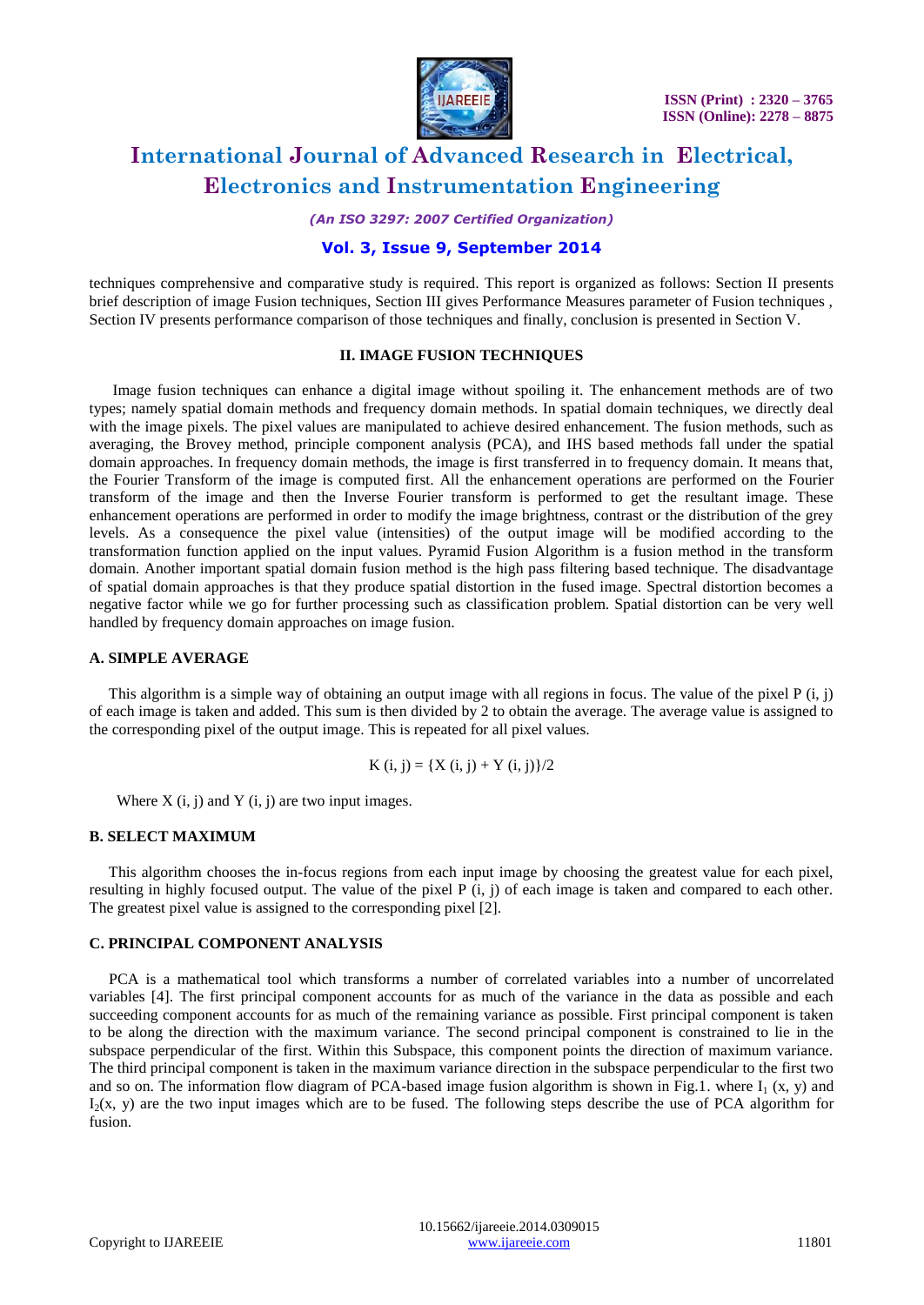

*(An ISO 3297: 2007 Certified Organization)*

# **Vol. 3, Issue 9, September 2014**



Figure 1.Information flow diagram in image fusion scheme employing PCA

1. First of all produce the column vectors, respectively, from the input image matrices.

2. Now, calculate the covariance matrix of the two column vectors formed in step 1

3. The diagonal elements of the 2x2 covariance vector would contain the variance of each column vector with itself, respectively.

4. Calculate the Eigen values and the Eigen vectors of the covariance matrix

5. Normalize the column vector corresponding to the larger Eigen value by dividing each element with mean of the Eigen vector.

6. The values of the normalized Eigen vector act as the weight values which are respectively multiplied with each pixel of the input images.

7. Sum of the two scaled matrices calculated in 6 will be the fused image( $I_F$ ) matrix.

### **D. DUAL TREE COMPLEX WAVELET**

 The SWT only provides details in three directions for each scale. To overcome this problem, the DTCWT is proposed, which is approximately shift-invariant, directionally selective, and computationally efficient. Dual-tree of wavelet filters is used to obtain the real and imaginary parts of complex wavelet coefficients. A simple delay of one sample between the filters of the first level in each tree is conducted, and then odd-length and even-length linear-phase filters are used alternately. The filters in the two trees are just time-reverse of each other [7]. But this method fails to detect edges, curves as well as corner points.

# **E. CURVELET**

 The DWT, SWT, and DTCWT cannot capture curves and edges of images well. More reasonable bases should contain geometrical structure information when they are used to represent images. Two examples of the CVT bases are shown in Fig. 2a. Fig. 2b presents two examples of wavelet bases. From Fig. 2, it can be seen that the CVT is more suitable for the analysis of image edges, such as curve and line characteristics, than wavelet. The CVT is referred to as the ""true" 2D transform. The discrete version implemented in this research uses a ""wrapping" transform.



Figure 2.Comparison between Curvelet bases and wavelet bases. (a) Two bases of Curvelet; (b) two bases of wavelet.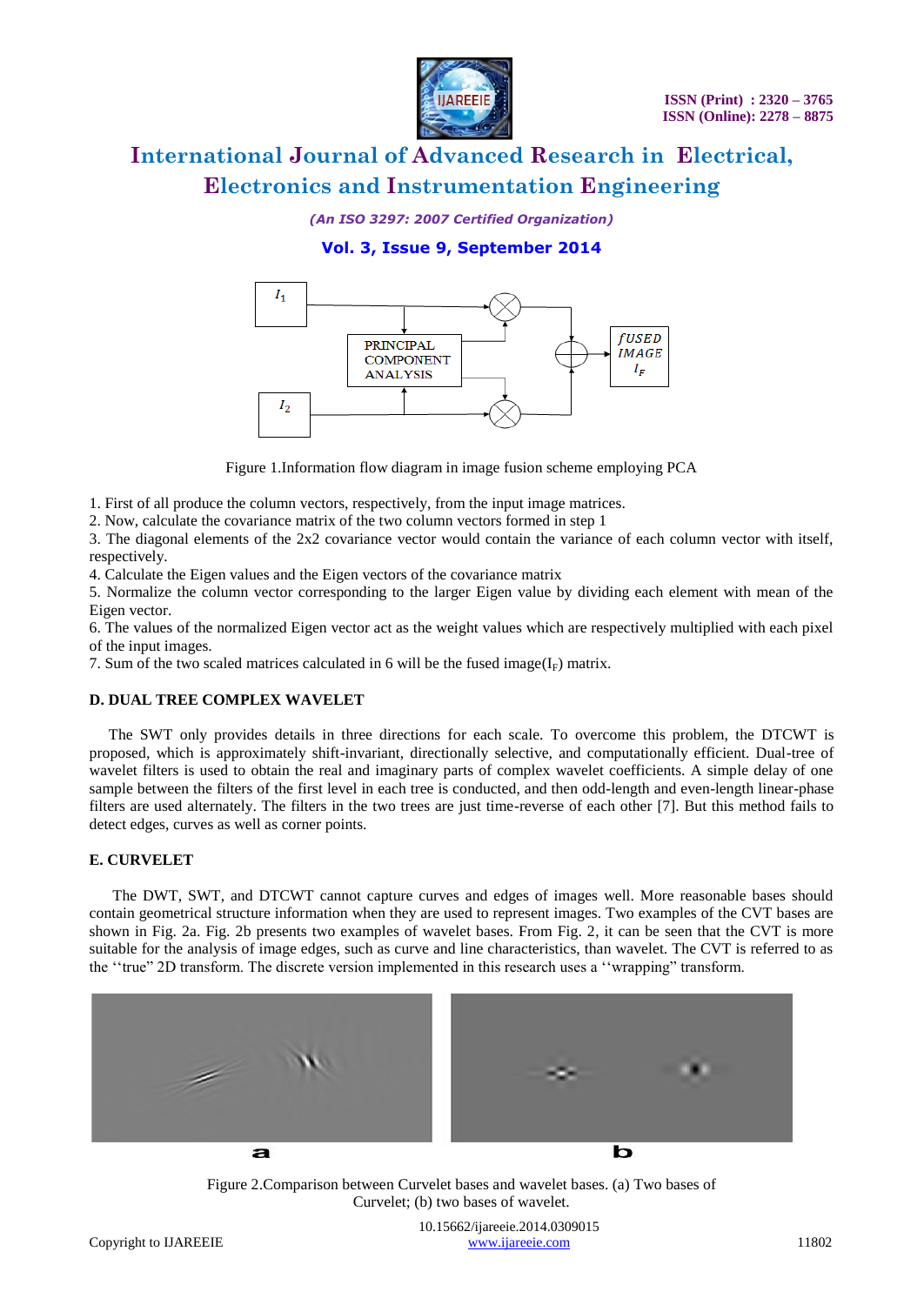

*(An ISO 3297: 2007 Certified Organization)*

# **Vol. 3, Issue 9, September 2014**

### **F. CROSS SCALE FUSION RULE**

An optimal set of coefficients from the multiscale representations of the source images is determined by effective exploitation of neighborhood information. And this rule blends the pixel values in the monochrome source images to combine information while preserving or enhancing contrast. The general procedure of MSD-based fusion is illustrated in Fig.3. First, the source images are transformed to multiscale representations using MSD. An MSR is a pyramidal structure with successively reduced spatial resolution; it usually contains one approximation level storing low-pass coefficients and several detail levels (DETs) storing high-pass or band pass coefficients. Then, a certain fusion rule is applied to merge coefficients at different scales. Finally, an inverse MSD is applied to the fused MSR to generate the final image.



Figure 3.General procedure of MSD-based image fusion in a 2-D case

 The CS fusion rule aims to pass information within and between each decomposition level to achieve intrascale and interscale consistencies so that the fused image preserves the most details from the source images while exhibiting minimal artifacts. The basic steps are: 1) pass salient information from a lower level to a higher level in an MSR until APX is reached; 2) calculate the memberships of each fused coefficient at APX using the passed salient information; 3) use these memberships to guide the coefficient selection at DETs. This method also leads to wrong diagnosis because of the wrong selection of cross scale coefficient in some cases.

#### **G. GENITIC ALGORITHM**

 Image fusion using Genetic algorithm is proposed in the reference [3] for the detection of brain tumor. Preprocessing is done on the input images to reduce or suppress noise and other small fluctuations in the image. Image Enhancement is also done in preprocessing to use to sharpen image features and in turn improves the quality of the input images. After the preprocessing operations, the input images are subjected to feature extraction. Feature Extraction is used to transform the image into a set of feature. Genetic algorithm is applied in extracted features of the image to fuse the images. The block diagram of this proposed method is shown in Fig. 4. The extracted features are considered as the population of chromosomes. The fitness function is calculated for all the chromosomes. Single; two point; uniform crossovers are used to generate offsprings. The offsprings are then mutated to generate the fused image but the resultant image produced is of reduced contrast.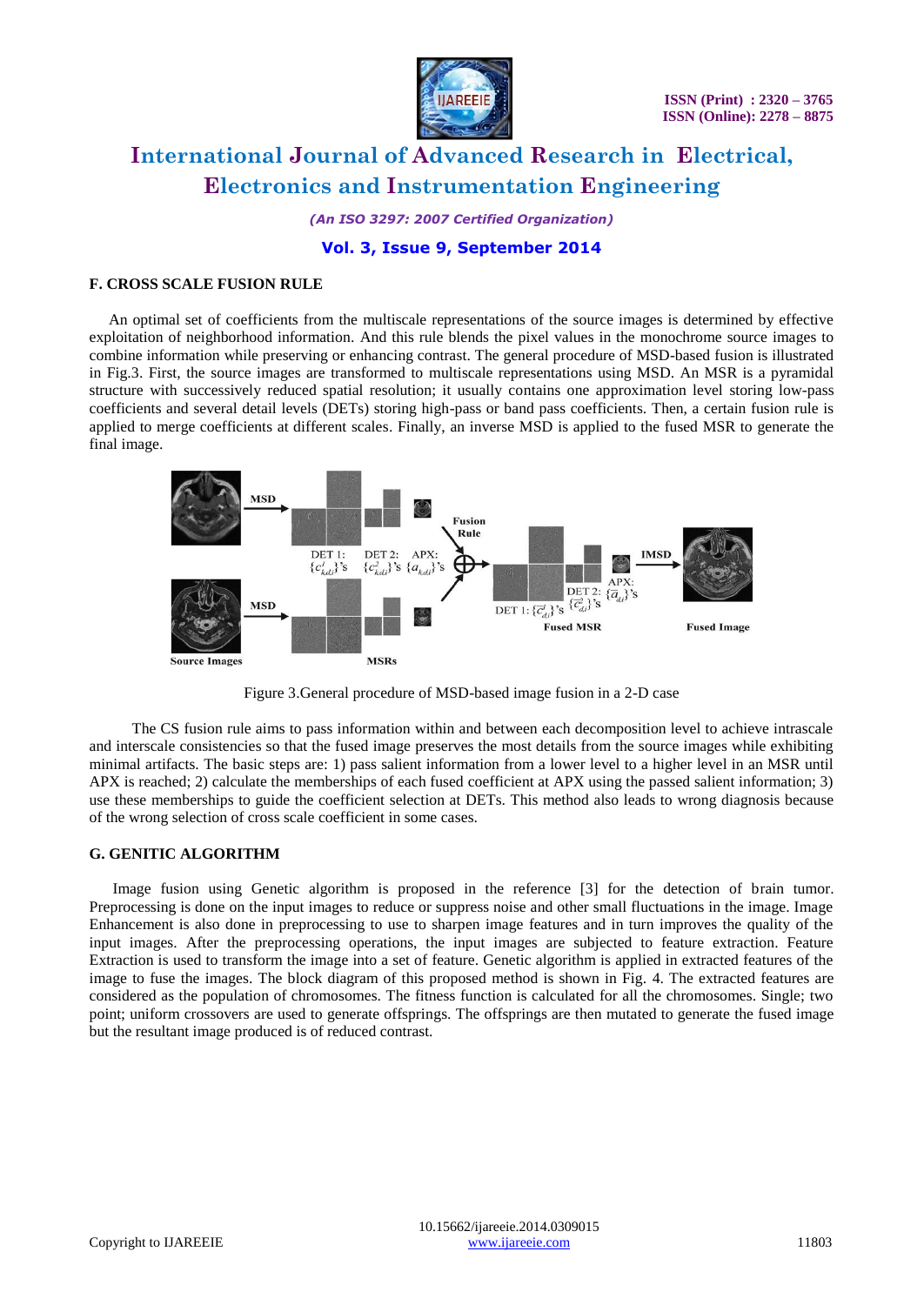

*(An ISO 3297: 2007 Certified Organization)*

# **Vol. 3, Issue 9, September 2014**



Figure 4.Image fusion using Genetic Algorithm

# **H. PROPOSED METHOD**

 In order to overcome all the limitations which are mentioned above, I would like to propose one method called Featured based information fusion using Gabor wavelet transform. The Gabor filter finds its application in feature extraction, face recognition, object detection etc. The given input image is subjected to scale and orientation so that all the features are concentrated for the detailed analysis. Now am going to choose scale as 3 and orientation as 6, so totally I will be getting 18 Gabor features which are subjected into Independent Component Analysis for concentrating on particular tissue. By principal component analysis, the whitening matrix plays a major role. By this technique, the redundant data can be reduced by de correlating the input vectors. Then we have to calculate mutual information for all the independent components and then have to choose two components with the highest mutual information. The chosen components are subjected into fusion for much more detailed analysis and for optimal features. The fused image must be registered into the source image and the matching problem can be considered as a cost function based on the dissimilarity metric and that cost function must be low as possible and by optimizing the deformation field of the registration is obtained.

### **III. IMAGE QUALITY METRICES**

 The general requirements of an image fusing process are that it should preserve all valid and useful pattern information from the source images, while at the same time it should not introduce artifacts that could interfere with subsequent analyses. The performance measures used in this paper provide some quantitative comparison among different fusion schemes, mainly aiming at measuring the definition of an image.

### **A. PEAK SIGNAL TO NOISE RATIO (PSNR)**

**PSNR** is the ratio between the maximum possible power of a signal and the power of corrupting noise that affects the fidelity of its representation [1] [2]. The PSNR measure is given by: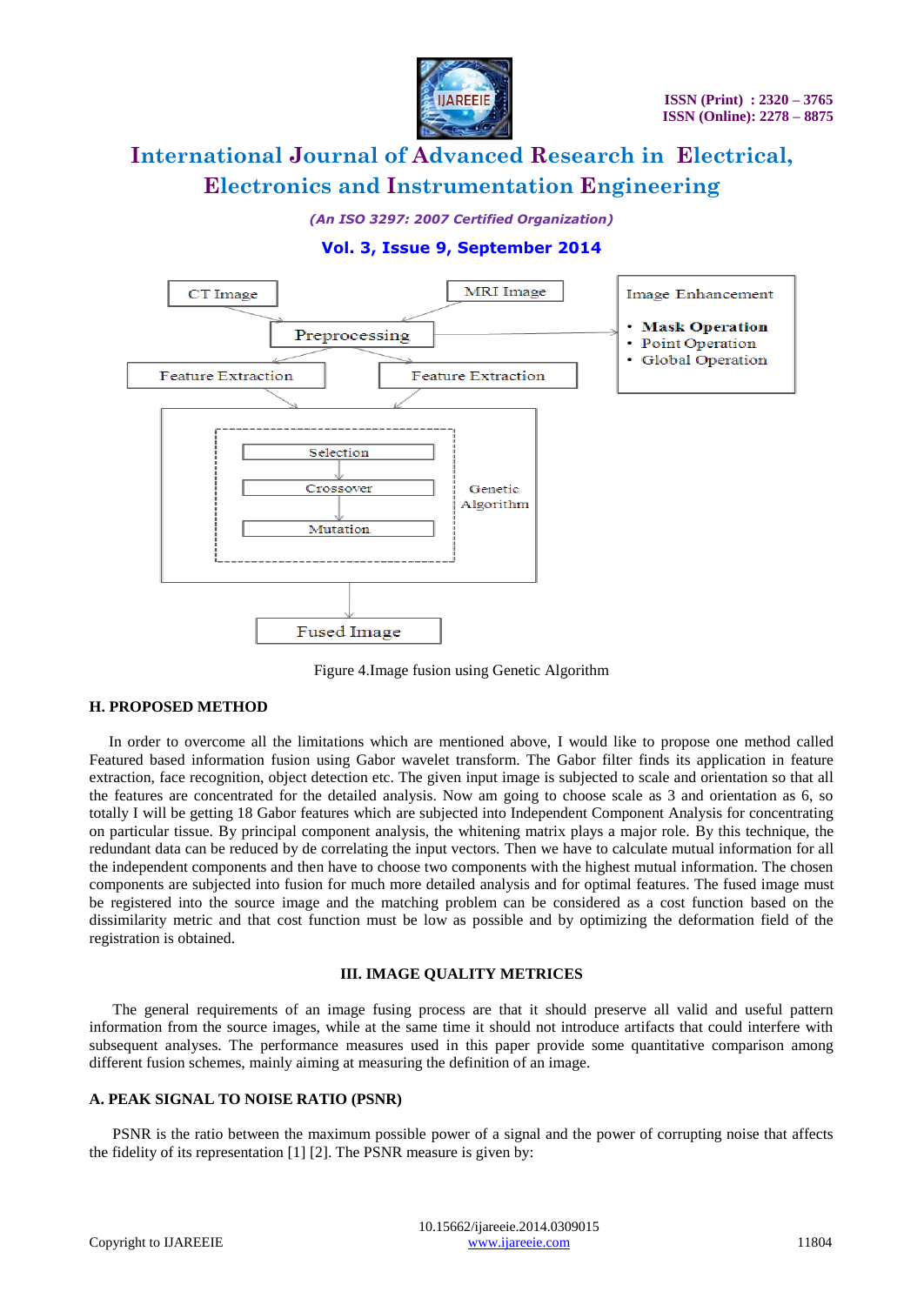

*(An ISO 3297: 2007 Certified Organization)*

# **Vol. 3, Issue 9, September 2014**

 $PSNR(dB) = 20log \frac{255\sqrt{3}MN}{\sqrt{\sum_{i=1}^{M} \sum_{j=1}^{N} (B^{'}(i,j)-B(i,j))^2}}$ (1)

Where,  $B$  - the perfect image,  $B'$  - the fused image to be assessed,  $i$  – pixel row index,  $j$  – Pixel column index, M, N-No. of row and column

### **B. ENTROPY (EN)**

Entropy is an index to evaluate the information quantity contained in an image. If the value of entropy becomes higher after fusing, it indicates that the information increases and the fusion performances are improved. Entropy is defined as:

> $E = - \sum_{i=0}^{L-1} p_i log_2 p_i$ (2)

Where L is the total of grey levels,  $p = \{p0, p1... pL-1\}$  is the probability distribution of each level [7].

### **C. MEAN SQUARED ERROR (MSE)**

The mathematical equation of MSE is defined as:

$$
MSE = \frac{1}{mn} \sum_{i=1}^{m} \sum_{j=1}^{n} (A_{ij} - B_{ij})^{2}
$$
 (3)

Where,  $A$  - the perfect image,  $B$  - the fused image to be assessed,  $i$  – pixel row index,  $j$  – pixel column index, m, n-No. of row and columns.

### **IV. COMPARISON BETWEEN VARIOUS FUSION TECHNIQUES**

 In the reference [2], we found that the value of the PSNR and Entropy in average method is less than as compared to value of other frequency domain method like SWT and laplacian method which means fused image are not exactly to registered image. That is why transform domain method are more suitable as compared to spatial domain method. But in some case spatial domain play a very important role in image fusion that contain high spatial information in fused image. In [1] a new fusion method based on combination of pixel and energy rule is proposed. On the basis of the study, only few comparisons between the different existing fusion techniques have been made and are analyzed theoretically which are shown in Table 1.

### TABLE 1

| <b>S.NO.</b>    | <b>METHOD OF FUSION</b> | <b>DOMAIN</b> | <b>ADVANTAGES</b>                      | <b>DISADVANTAGES</b>     |
|-----------------|-------------------------|---------------|----------------------------------------|--------------------------|
|                 | Simple Average          | Spatial       | Simplest method.                       | The object is not clear  |
|                 |                         |               |                                        | from a set of images.    |
| 2               | Simple Maximum          | Spatial       | Results in highly focused image.       | Blurring effect leads    |
|                 |                         |               |                                        | to reduced contrast.     |
| $\mathcal{E}$   | <b>PCA</b>              | Spatial       | Reduction of dimension results in      | Spatial<br>distortions   |
|                 |                         |               | avoidance of unwanted data.            | exists.                  |
| $\overline{4}$  | <b>DWT</b>              | Transform     | Minimizes spatial distortions and also | resolution is<br>Spatial |
|                 |                         |               | PSNR is low.                           | <i>less</i>              |
| $5\overline{5}$ | Cross Scale             | Spatial       | Color enhancement is done.             | Improper selection of    |
|                 |                         |               |                                        | coefficients leads to    |
|                 |                         |               |                                        | wrong diagnosis.         |
| $6\phantom{.}6$ | Genetic Algorithm       | Transform     | Fused image is of High quality.        | Reduced contrast         |